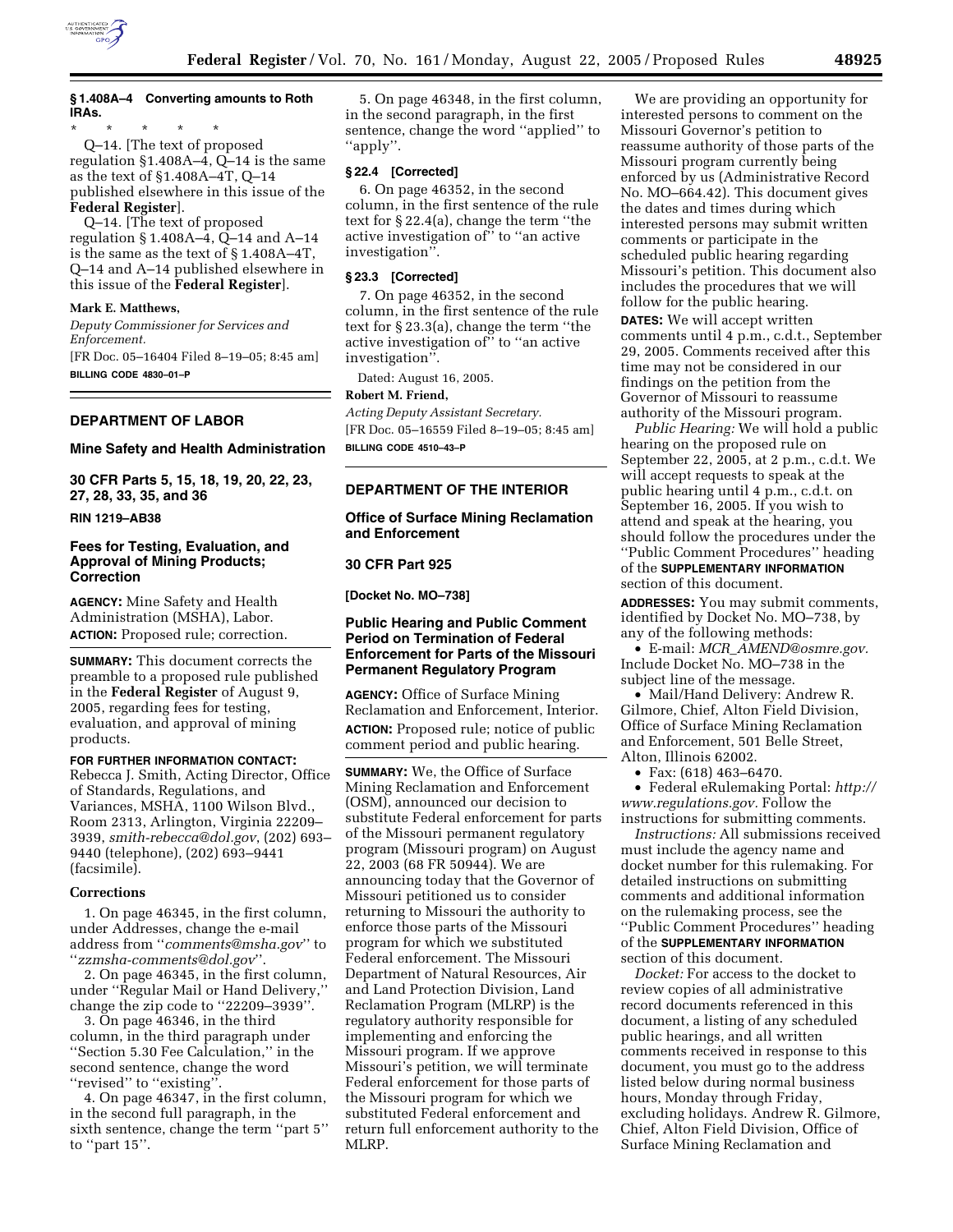Enforcement, 501 Belle Street, Alton, Illinois 62002, Telephone: (618) 463– 6460, E-mail: *MCR*\_*AMEND@osmre.gov.*

If you wish to attend the public hearing, it will be held at the following location:

The Missouri Department of Natural Resources, 1738 East Elm Street, Bennett Springs Room, Jefferson City, Missouri 65102.

### **FOR FURTHER INFORMATION CONTACT:**

Andrew R. Gilmore, Chief, Alton Field Division. Telephone: (618) 463–6460. Email: *MCR*\_*AMEND@osmre.gov.*

## **SUPPLEMENTARY INFORMATION:**

I. Background on the Missouri Program

II. Missouri's Responses to Required

Remedial Actions

III. Public Comment Procedures

IV. Procedural Determinations

### **I. Background on the Missouri Program**

Section 503(a) of the Act permits a State to assume primacy for the regulation of surface coal mining and reclamation operations on non-Federal and non-Indian lands within its borders by demonstrating that its State program includes, among other things, ''a State law which provides for the regulation of surface coal mining and reclamation operations in accordance with the requirements of this Act \* \* \*; and rules and regulations consistent with regulations issued by the Secretary pursuant to this Act.'' See 30 U.S.C.  $1253(a)(1)$  and  $(7)$ . On the basis of these criteria, the Secretary conditionally approved the Missouri program on November 21, 1980. You can find background information on the Missouri program, including the Secretary's findings, the disposition of comments, and conditions of approval, in the November 21, 1980, **Federal Register** (45 FR 77017). You can also find later actions concerning the Missouri program and program amendments at 30 CFR 925.10, 925.12, 925.15, 925.16, 925.17, 925.18, and 925.19.

On June 19, 2003, the MLRP notified us that the Missouri Legislature passed House Bill (HB) 6 that appropriated funds for the Missouri program. In HB 6, the Missouri Legislature did not fully fund the Missouri program for the period beginning July 1, 2003, and ending June 30, 2004. The Missouri Legislature only appropriated funds for bond forfeiture reclamation activities. The Governor of Missouri signed the appropriation bill on May 30, 2003 (Administrative Record No. MO–664).

On July 2, 2003, we met with the MLRP at the Missouri Department of Natural Resources' office in Jefferson City, Missouri (Administrative Record No. MO–664.1). During the meeting, the

MLRP made a presentation, including a series of slides, describing the recently approved appropriation bill. HB 6 contained a severe cut in general revenue dollars available as State matching funds for the regulatory program. The MLRP advised us that the moneys that were available for the regulatory program would only be used for bond forfeiture reclamation activities. Also, the MLRP advised us that the State Legislature appropriated Federal funds for the abandoned mine land reclamation (AMLR) program. In addition, the MLRP explained that as of July 18, 2003, existing regulatory program staff, with the exception of four full-time employees, would be transferred to other programs and that it would not be able to implement and maintain its inspection, enforcement, permitting, or bond release responsibilities under the currently approved Missouri program. The four full-time employees would perform the bond forfeiture reclamation activities that were authorized by the State Legislature. The MLRP indicated that it would try to gain full program funding from the Missouri Legislature for Fiscal Year (FY) 2005.

On July 21, 2003, the Governor of Missouri notified us that the State of Missouri was experiencing difficult budget and revenue shortfalls (Administrative Record No. MO–664.3). As a result of the revenue shortfalls, he requested assistance with permit reviews, inspection activities, and general oversight of the active coal mining operations in the State. He indicated that Missouri had adequate funding and staff available to maintain design and reclamation efforts for bond forfeiture sites, as well as sufficient funding and staff to maintain the AMLR program, including the emergency program. He also indicated that he was hopeful his request would be temporary and that he would continue to work with the Legislature in an attempt to assure adequate funding for all of Missouri's regulatory program responsibilities.

On August 4, 2003, we notified the Governor of Missouri that we were obligated, in accordance with 30 CFR 733.12(e), to substitute Federal enforcement for parts of the Missouri program. We cited Missouri's failure to fund and staff the Missouri program in several areas including inspection, enforcement, permitting, and bonding activities (Administrative Record No. MO–664.4).

In accordance with the provisions of 30 CFR 733.12(f), we announced our decision, effective August 22, 2003, to institute direct Federal enforcement for those parts of the Missouri program that were not fully funded and staffed. We suspended the authority of the MLRP to enforce all portions of the Missouri program except bond forfeiture reclamation activities. We determined that the MLRP had sufficient funding and staff to implement and maintain bond forfeiture reclamation activities. With this substitution of Federal enforcement authority, we outlined a process, including remedial actions, by which Missouri could regain full authority for its program (68 FR 50944).

On April 15, 2004, we clarified our substitution of Federal enforcement for parts of the Missouri program and made findings on the status of the Missouri program (69 FR 19927).

On May 3, 2004, the MLRP notified us that the Missouri Legislature failed to fully fund the Missouri program for the period beginning July 1, 2004, and ending June 30, 2005 (Administrative Record No. MO–664.22). In the same letter, the MLRP outlined its financial and organizational plans to submit a request to its division and department legislative staff to propose funding and staffing that would be needed to reassume authority of the complete active coal regulatory program beginning July 1, 2005. On May 25, 2004, we notified the MLRP that based on its May 3, 2004, submittal, we would continue the current Federal substitution plan for one more year (Administrative Record No. MO– 664.24).

By letter dated May 2, 2005, the MLRP notified us that the Director of the Missouri Department of Natural Resources (MDNR) had agreed to seek full return of the regulatory program to Missouri. The MLRP also requested a meeting with us to discuss the plan for the return of the program to Missouri. The MLRP noted that the State budget includes the necessary funding and staffing allocations and that it plans to use remaining past coal fee funds to match the Federal regulatory grant for FY 2006 (Administrative Record No. MO–664.39).

By letter dated May 12, 2005, we advised the MLRP that before Missouri can reassume full authority to implement and enforce the Missouri program, the MLRP must complete the remedial measures specified in 30 CFR 925.18. In accordance with 30 CFR 925.18(c), we requested that the MLRP submit a detailed description of the past coal fee funds that it proposed to use to match the Federal regulatory grant. We also requested that the MLRP provide us with a Missouri Attorney General's opinion on the legality of using these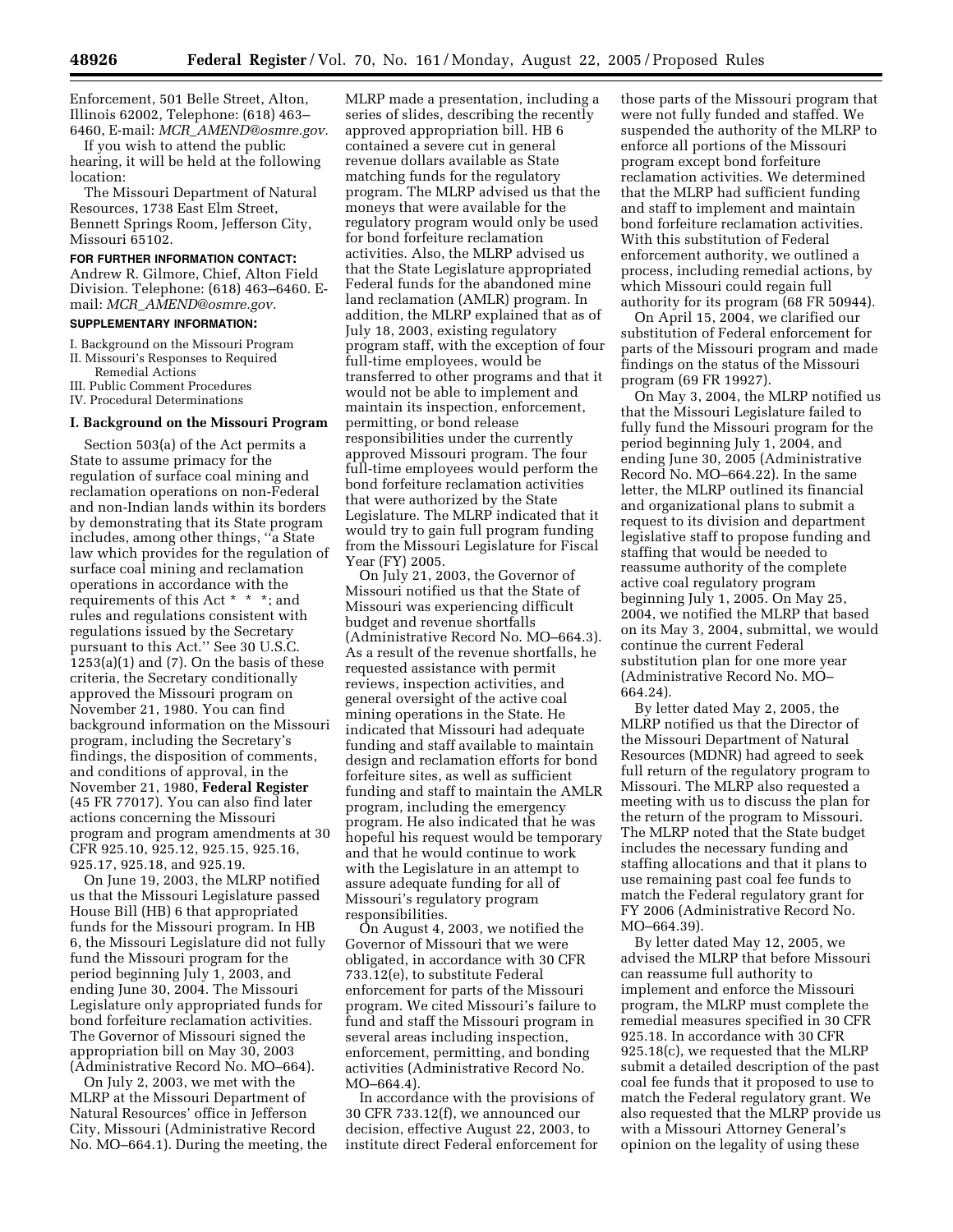funds (Administrative Record No. MO– 664.40).

On May 26, 2005, we met with the Deputy Director of the MDNR to discuss (1) funding; (2) current staff for the forfeiture program and AMLR plan; (3) Cooperative Agreement funding beginning July 1, 2005, until we approve the return of authority to Missouri; (4) procedural matters; (5) program issues; and (6) bond forfeiture site reclamation progress (Administrative Record No. MO–664.44).

By letter dated May 27, 2005, the Governor of Missouri petitioned us to consider returning to Missouri the authority to implement and enforce those parts of the Missouri program for which we substituted Federal enforcement (Administrative Record No. MO–664.42).

On June 28, 2005, the Director of the MDNR submitted information on the funding and staffing plans that the MLRP would use to assume full enforcement authority for the Missouri program as required by 30 CFR 925.18(c). The Director of the MDNR also provided the Missouri Attorney General's written opinion on the legality of the funding proposal (Administrative Record No. MO–664.48).

## **II. Missouri's Responses to Required Remedial Actions**

A. In order for the MLRP to demonstrate its intent and capability to fully implement and enforce the Missouri program as approved by the Secretary, we required the MLRP to complete certain remedial actions, which we codified at 30 CFR 925.18. The Federal regulation at 30 CFR 925.19 provides that we will consider returning to the MLRP the authority suspended under 30 CFR 925.17 provided that the State has accomplished all remedial actions specified under 30 CFR 925.18; and the MLRP petitions us in writing to consider returning authority to the State. On May 27, 2005, we received a petition from the Governor of Missouri requesting that we return, to the State, the enforcement authority that was suspended under 30 CFR 925.17 (Administrative Record No. MO– 664.42). Described below are Missouri's responses to the required remedial actions.

B. *30 CFR 925.18 State Remedial Actions.* 1. 30 CFR 925.18(a)—We required the MLRP to submit to us, by August 22, 2003, a list of all outstanding enforcement actions specifying the abatement date set for each cited violation. On July 22, 2003, the Missouri Attorney General's office provided us with a copy of all outstanding enforcement actions (Administrative

Record No. MO–664.13). The notices of violation and cessation orders specified the abatement date set for each cited violation. On April 15, 2004, we determined that the MLRP had satisfied this required remedial action, and we removed paragraph (a) from 30 CFR 925.18. See 69 FR 19932, dated April 15, 2004.

2. 30 CFR 925.18(b)—In accordance with the requirements of the approved Missouri program, the MLRP was to complete administrative disposition of all enforcement actions that were initiated before August 22, 2003. As applicable, the MLRP was to conduct penalty assessments, hold informal conferences and hearings, collect penalties, and terminate or vacate enforcement actions. On November 25, 2003, the MLRP notified us that it had completed administrative disposition of five enforcement actions that were initiated before August 22, 2003 (Administrative Record No. MO– 664.17). Additionally, on February 18, 2004, the MLRP notified us that it had completed administrative disposition of the balance of its enforcement actions (Administrative Record No. MO– 664.18A).

3. 30 CFR 925.18(c)—Within 30 days of the date on which OSM has received and acknowledged an accurate description of available funding for the regulatory program, the MLRP must submit to OSM a plan to reassume full authority for the Missouri program. At a minimum, the proposal must provide specific and adequate provisions that address funding, staffing, and adherence to the approved program. On June 28, 2005, the Director of the MDNR submitted information on the funding and staffing plans that the MLRP would use to assume full enforcement authority for the Missouri program as required by 30 CFR 925.18(c). The Director of the MDNR also provided the Missouri Attorney General's written opinion on the legality of the funding proposal (Administrative Record No. MO–664.48).

4. 30 CFR 925.18(d)—Starting on April 1, 2004, the MLRP was to submit to us a report monthly on its progress in obtaining full funding for the Missouri program. The MLRP submitted monthly update reports on its progress in obtaining the funding and staffing needed to reassume its program beginning on May 3, 2004, and continuing through July 7, 2005 (Administrative Record Nos. MO– 644.22, MO–664.23, MO–664.26—MO– 664.34, MO–664.36—MO–664.45, and MO–664.50).

5. 30 CFR 925.18(e)—Effective September 8, 2003, the MLRP was to take all steps necessary to ensure that all records, documents, correspondence, inspector logs, etc. were made secure and to supply copies of all documents to us upon request. Beginning in July 2003, the MLRP provided access to all materials that we requested (Administrative Record No. MO– 664.13). The MLRP also provided us with copies of all items, such as permit review documents and bond release applications, that were pending when it lost funding for the State program. On April 15, 2004, we determined that the MLRP had satisfied this required remedial action, and we removed paragraph (e) from 30 CFR 925.18. *See* 69 FR 19932, dated April 15, 2004.

After the close of the public comment period and public hearing, we will announce in the **Federal Register** our decision on Missouri's responses to the required remedial actions at 30 CFR 925.18.

## **III. Public Comment Procedures**

In accordance with 30 CFR 925.19(b), we are announcing a public comment period and a public hearing to provide interested parties a means to comment on Missouri's petition to reassume full authority for those parts of the Missouri program that we directly enforce, as specified under 30 CFR 925.17, and the termination of Federal enforcement for those parts of the Missouri program.

After the public comment period and after we review all available information, we will publish our decision to grant in whole or in part or to deny Missouri's petition to reassume full authority for the Missouri program in accordance with 30 CFR 925.19(c).

#### *Written Comments*

Send your written or electronic comments to OSM at the address given above. Your written comments should be specific and pertain only to the issue of whether we should terminate Federal enforcement and return full regulatory authority to the State of Missouri. Please include explanations in support of your comments. We will not consider your comments if they are received after the close of the comment period (*see* **DATES**). We will make every attempt to log all comments into the administrative record, but comments delivered to an address other than the Alton Field Division may not be logged in.

#### *Electronic Comments*

Please submit Internet comments as an ASCII or Word file avoiding the use of special characters and any form of encryption. Please also include ''Attn: Docket No. MO–738'' and your name and return address in your Internet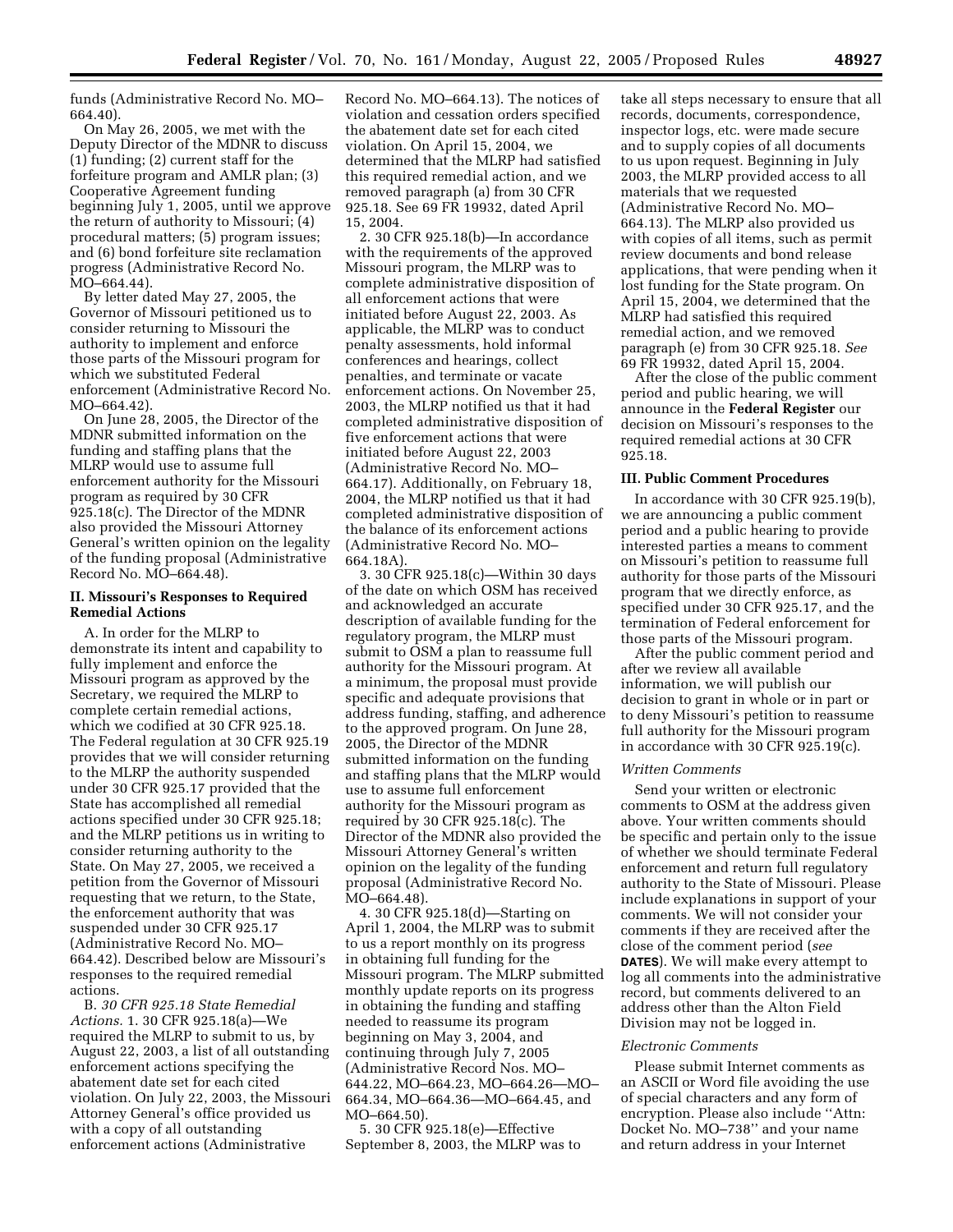message. If you do not receive a confirmation that we have received your Internet message, contact the Alton Field Division at (618) 463–6460.

### *Availability of Comments*

We will make comments, including names and addresses of respondents, available for public review during normal business hours. We will not consider anonymous comments. If individual respondents request confidentiality, we will honor their request to the extent allowable by law. Individual respondents who wish to withhold their name or address from public review, except for the city or town, must state this prominently at the beginning of their comments. We will make all submissions from organizations or businesses, and from individuals identifying themselves as representatives or officials of organizations or businesses, available for public review in their entirety.

### *Public Hearing*

The scope of the public hearing will include matters relevant to whether we should grant Missouri's petition to reassume authority for those parts of the Missouri program that we directly enforce and terminate Federal enforcement for those parts of the Missouri program.

If you wish to speak at the public hearing, contact the person listed under **FOR FURTHER INFORMATION CONTACT** by 4 p.m., c.d.t. on September 16, 2005. If you are disabled and need special accommodations to attend a public hearing, contact the person listed under **FOR FURTHER INFORMATION CONTACT.**

To assist the transcriber and ensure an accurate record, we request, if possible, that each person who speaks at the public hearing provide us with a written copy of his or her comments. The public hearing will continue on the specified date until everyone scheduled to speak has been given an opportunity to be heard. If you are in the audience and have not been scheduled to speak and wish to do so, you will be allowed to speak after those who have been scheduled. We will end the hearing after everyone scheduled to speak and others present in the audience who wish to speak, have been heard.

In addition, we will follow the hearing format and rules of procedure listed below.

1. The hearing will be informal in nature. We will only accept oral and written comments.

2. We ask that attendees sign in upon entering the hearing room.

3. Those wishing to speak must sign the Speaker Registration Form.

4. Speakers will be called in the order in which they register.

5. Based on the number of speakers in attendance, each participant may be limited to 10 minutes.

#### **IV. Procedural Determinations**

### *Executive Order 12630—Takings*

This rule does not have takings implications. This determination is based upon the nature of the action being taken.

# *Executive Order 12866—Regulatory Planning and Review*

This rule is exempted from review by the Office of Management and Budget (OMB) under Executive Order 12866.

## *Executive Order 12988—Civil Justice Reform*

The Department of the Interior has conducted the reviews required by section 3 of Executive Order 12988 and has determined that this rule meets the applicable standards of subsections (a) and (b) of that section. Under sections 503 and 505 of SMCRA (30 U.S.C. 1253 and 1255) and the Federal regulations at 30 CFR 730.11, 732.15, and 732.17(h)(10), decisions on State regulatory programs must be based solely on a determination of whether the program is consistent with SMCRA and its implementing Federal regulations and whether the other requirements of 30 CFR parts 730, 731, and 732 have been met.

### *Executive Order 13132—Federalism*

This rule does not have federalism implications. SMCRA delineates the roles of the Federal and State Governments with regard to the regulation of surface coal mining and reclamation operations. One of the purposes of SMCRA is to ''establish a nationwide program to protect society and the environment from the adverse effects of surface coal mining operations." Section  $503(a)(1)$  of SMCRA requires that State laws regulating surface coal mining and reclamation operations be ''in accordance with'' the requirements of SMCRA, and section 503(a)(7) requires that State programs contain rules and regulations ''consistent with'' regulations issued by the Secretary pursuant to SMCRA.

## *Executive Order 13175—Consultation and Coordination With Indian Tribal Governments*

In accordance with Executive Order 13175, we have evaluated the potential effects of this rule on Federallyrecognized Indian tribes and have determined that the rule does not have

substantial direct effects on one or more Indian tribes, on the relationship between the Federal Government and Indian tribes, or on the distribution of power and responsibilities between the Federal Government and Indian tribes. This determination is based on the fact that there are no Federally-recognized Indian tribes in the State of Missouri and that the Missouri program does not regulate coal exploration and surface coal mining and reclamation operations on Indian lands. Therefore, the Missouri program has no effect on Federallyrecognized Indian tribes.

## *Executive Order 13211—Regulations That Significantly Affect the Supply, Distribution, or Use of Energy*

On May 18, 2001, the President issued Executive Order 13211 which requires agencies to prepare a Statement of Energy Effects for a rule that is (1) considered significant under Executive Order 12866, and (2) likely to have a significant adverse effect on the supply, distribution, or use of energy. Because this rule is exempt from review under Executive Order 12866 and is not expected to have a significant adverse effect on the supply, distribution, or use of energy, a Statement of Energy Effects is not required.

## *National Environmental Policy Act*

This rule does not require an environmental impact statement because section 702(d) of SMCRA (30 U.S.C. 1292(d)) provides that agency decisions on State regulatory programs do not constitute major Federal actions within the meaning of section 102(2)(C) of the National Environmental Policy Act (42 U.S.C. 4332(2)(C)).

#### *Paperwork Reduction Act*

This rule does not contain information collection requirements that require approval by OMB under the Paperwork Reduction Act (44 U.S.C. 3507 *et seq.*).

### *Regulatory Flexibility Act*

The Department of the Interior certifies that the return of regulatory authority to the State of Missouri for those portions of the Missouri permanent regulatory program for which we are currently substituting Federal enforcement will not have a significant economic impact on a substantial number of small entities under the Regulatory Flexibility Act (5 U.S.C. 601 *et seq.*). The rule is not expected to result in additional costs to the regulated industry.